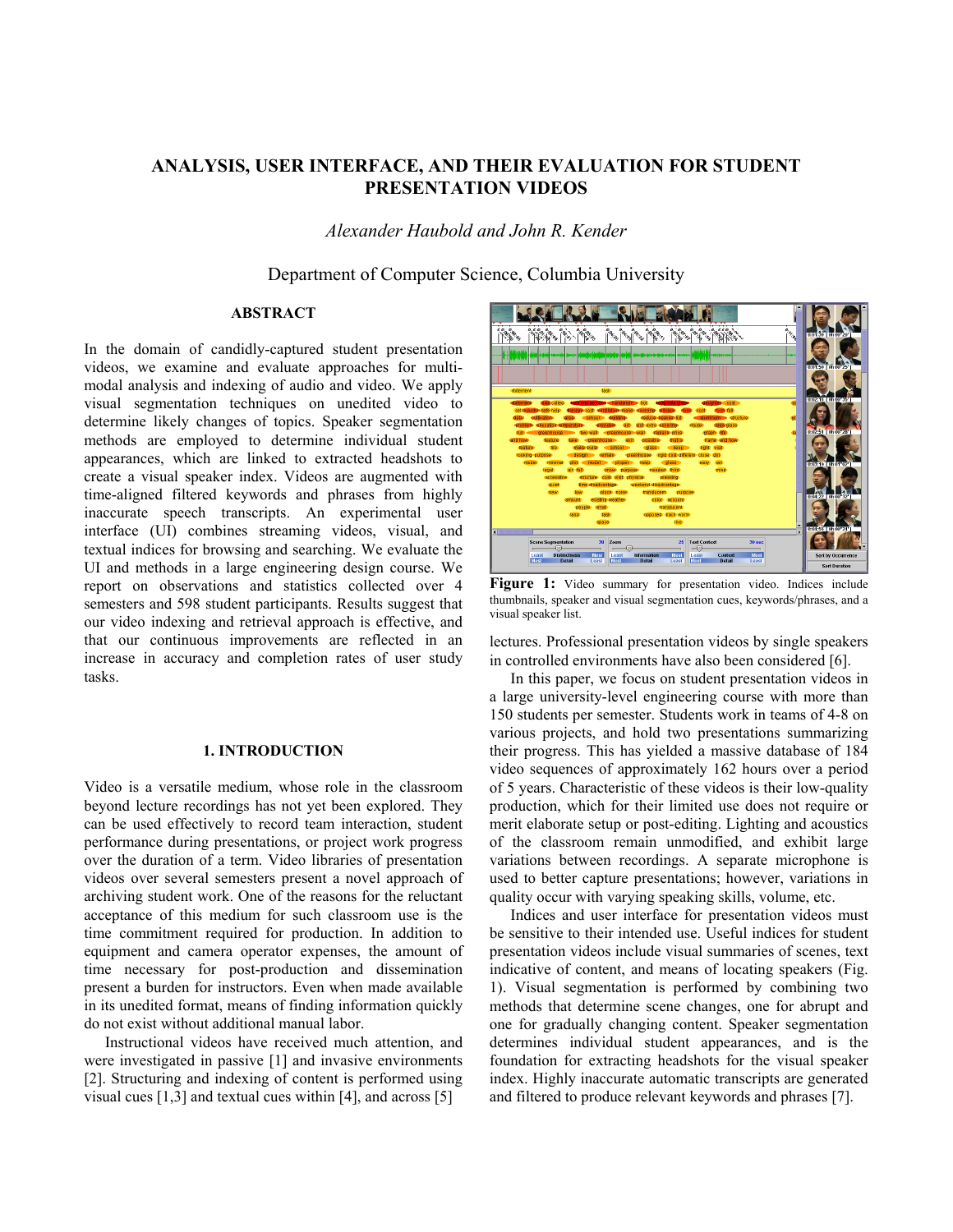

**Figure 2:** User Interface featuring video summaries in the multi-modal domain.

#### **2. VISUAL SEGMENTATION**

Unedited presentation videos do not feature scene cut production cues. Also, the recording environment does not clearly separate between stage and audience. We apply two methods that generate visual segmentation to account for the noisy video data. We then allow the user to select the granularity of visual change in the user interface.

When presentations make use of electronic slides and the camera captures their content, slide changes are used as a cue to indicate an interesting visual change. Abrupt visual activity of this kind is similar to scene cuts in edited video. We use a windowed approach that detects significant visual change V in the immediate neighborhood of a point P in the video. We divide a video frame into a 10x10 grid and compute consecutive frame differences using pixel intensity change between sub-regions of two frames. Intensity change is defined by a threshold value of 30 (out of 255) beyond which the difference contributes a unit amount. Only up to 10% of absolute visual change in a sub-region contributes to the global aggregate measure of difference between two frames. We impose this sub-region measure to attenuate the absolute contribution of visual activity in small regions. Using this approach, the global intensity change is clipped at 10% of the maximum amount of change that can occur between two frames, e.g. a complete change of color. Significant visual change is detected between two video frames (point P) when their value deviates significantly from the visual change prior to or after P. We define:

 $V_{left}$ : Visual activity in the set { $V(P_{left2sec}), ..., V(P_{left})$ }

 $V_{right}$ : Visual activity in the set  $\{V(P_{right}), ..., V(P_{right+2sec})\}$ Significant visual change is detected when:

 $max(V_{left} ) < V(P) - \mu(V_{left} ) \wedge max(V_{right} ) < V(P) - \mu(V_{right} )$ 

Our second method of detecting interesting visual events is based on gradually changing content in the video, such as camera pans, zooms, entering and/or leaving of a person with respect to the camera view. We employ a windowed approach to comparing histogram differences between more distant frames, in our case 4 seconds apart. We have determined experimentally that a color histogram with 2 bits per color resulting in 64 bins is sufficient in capturing visually significant events. Due to the pair-wise comparison of distant frames, a change in visual content is determined by a significant drop in the similarity measured between the left and right windows. Such a point characterizes the start of calm visual activity after a sequence of motion.

In a final step, visual activity from both methods is combined. Resulting events are identified by their intensity, which are used as tunable parameters in the user interface.

### **3. VISUAL SPEAKER INDEX**

Next to presentation content, students and their performance are the main focus in student presentation videos. The duration of an individual student's appearance is relatively short and ranges from 5 seconds to 5 minutes. A typical 80 minute presentation video contains about 60 student appearances, a large number of which are repetitions. A common task for users of video summaries is to locate the appearance of a particular individual.

An effective index into these videos must accommodate the intended use of searching for presenters. In the absence of manually annotated names, a visual index of speaker faces is an alternative. We rely on automatic speaker segmentation [7] to create a list of individual speakers. We then manually extract regions from video key frames, which best portrait the individual presenters. Contrast normalization adjusts the highly varying lighting conditions in the recorded video.

We have designed four slightly different versions of a visual speaker index (Fig. 3). In order of search and retrieval performance, they are: (1) large (75x75 pixel) head/shoulder and profile shots, (2) small (50x50 pixel) headshot, (3) large head/shoulder shot, and (4) small head/shoulder and profile shots. As part of our user study, we have measured the effect of each configuration.

### **4. USER INTERFACE**

Our user interface includes various visual summarization tools, means for searching the video library, and a streaming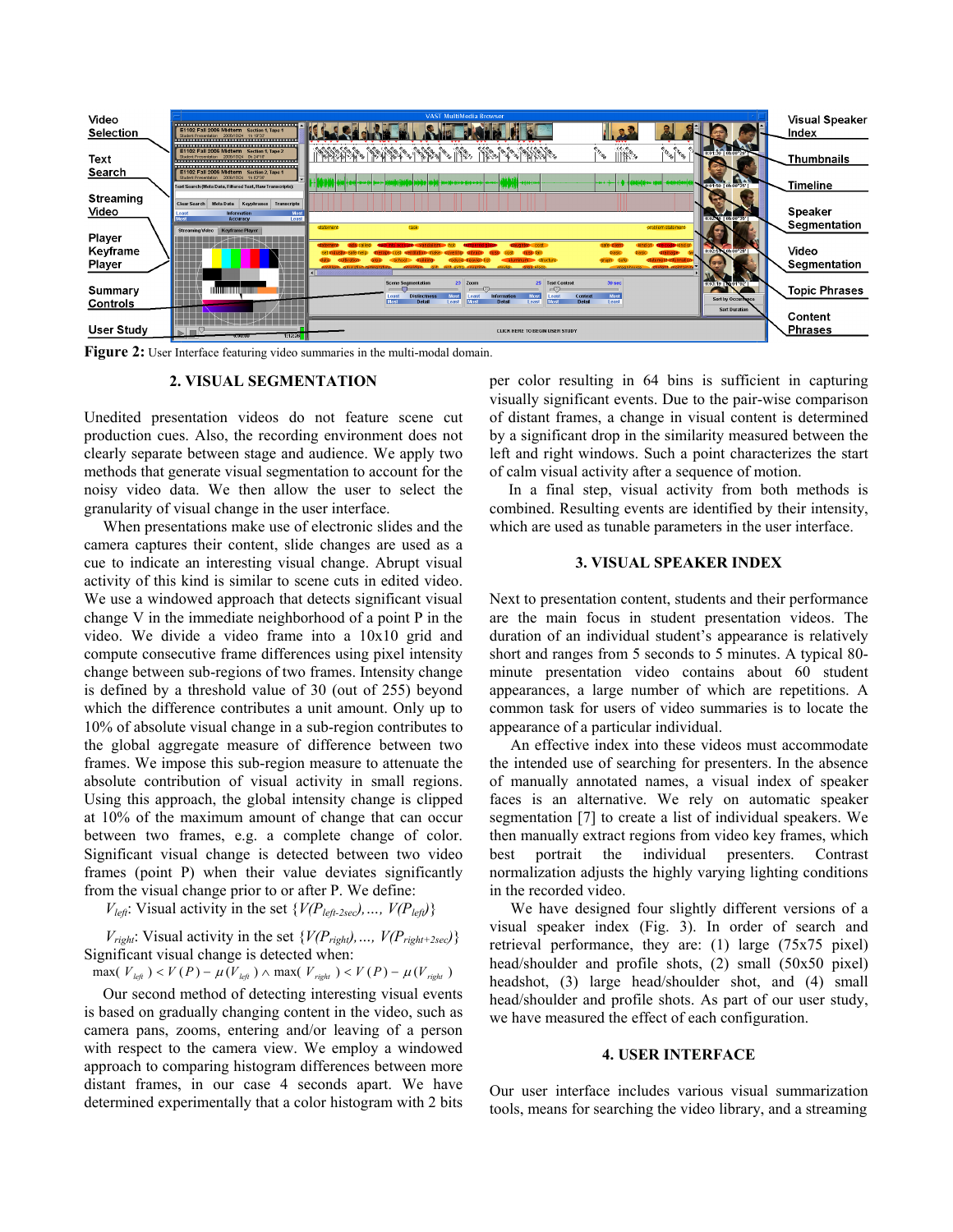

**Figure 3:** Four versions of speaker indices in order of search and retrieval performance. Left to right: (1) Large head/shoulder shot and profile shot, (2) Small head shot, (3) Large head/should shot, (4) Small headshot and profile shot. Performance is measured by duration and completion rate for a user study search task.

video player to play back full contents (Fig. 2). Video summaries include thumbnails, timeline, speaker and visual segmentations, and keyword and key phrase graphs. Mouse movement over thumbnails enlarges them to full-size images. Keywords and phrases are represented by blips, whose background color and vertical position denotes their importance. Words and phrases with stronger meaning are colored red and are located closer to top.

Three controls are included for the user to customize the summaries. "Scene Segmentation" varies the granularity of visual segmentation, which also drives the number of displayed summary thumbnails. A lower value decreases distinctiveness of scenes, but increases detail. "Zoom" allows the user to vary the duration of the video summary visible per unit screen space. A lower value decreases the duration of video summary and amount of information visible on the screen, but increases the level of detail. Higher values are preferred for obtaining a superficial overview of video content, while a lower value is more useful for exploring sections of the video, for example short presentations. "Text Context" creates a temporal context between phrases by combining repeated usage of phrases. Increasing text context groups similar words temporally, expanding their blips horizontally to mark the duration over which the represented text is used in the video.

We include an experimental visual speaker index in lieu of cumbersome annotation of student names. While headshots are presently extracted manually from the underlying speaker segmentation, existing research shows that automatic extraction is feasible [8,9].

## **5. USER STUDY**

We periodically administer user studies in our large engineering design course to evaluate the usefulness of our tools. Task-based experiments measure the effects of various UI components, focusing on duration, completion, and accuracy of student responses. We have collected data from 598 participants over a 4-semesters period.



Task 7: Find the appearance of the person pictured to the left of this text. Once found, either place a marker on the timeline, or select the face in the Speaker List, then hit CONTINUE! If you cannot find this student, hit SKIP!

| Continue |  |
|----------|--|
| Skip     |  |

**Figure 4:** User study task for search and retrieval of a presenter. Given the visual cue of the person, students must find the appearance in a set of videos.

|              | Large     | Small  | Large  | Small     |
|--------------|-----------|--------|--------|-----------|
|              | Head /    | Head   | Head   | Head /    |
|              | Shoulder  |        |        | Should    |
|              | & Profile |        |        | & Profile |
| Completion   | 97%       | 97%    | 91%    | 91%       |
| Duration     | 86.72     | 126.12 | 137.12 | 155.94    |
| (sec)        |           |        |        |           |
| Participants | 31        | 30     | 35     | 33        |

**Table 1:** User study results for visual speaker index in order of decreasing performance.

Adjustments and improvements to the video browser are made after each term, taking into account results from our user studies and suggestions from surveys.

We have designed a set of 5-7 tasks related to search and summarization of video content, which students must complete. These tasks are comparable to typical queries performed on a set of videos containing many presentations:

- 1. Find your own appearance in the video.
- 2. Locate the portion of the video in which your team discusses topic XYZ.
- 3. Find the beginning of your team's presentation.
- 4. Find the presentation on subject XYZ (titled ABC).
- 5. Using the available keywords for the presentation located between TIME1 and TIME2, summarize the project's goals as best as possible.

We define several criteria for evaluation. Completion rate denotes the number of tasks completed properly. A lower value indicates that tasks were skipped often, whether due to frustration of not finding the answer, or advertently/ inadvertently skipping tasks. Accuracy measures the temporal distance between a user's selection and the correct answer for tasks related to searching. Finally, we measure the temporal duration of a task.

We have observed very positive developments with continuous improvements to our video browser. Overall, task completion rates have improved from 82% to 92% over 4 semesters. For the most characteristic search task of locating an unfamiliar presentation in a set of several videos, the completion rate has improved from 58% to 73%. Accuracy, too, has increased overall, but we note an interesting "trust" effect. In the absence of a text search feature, which is particularly useful when locating unfamiliar material, students apply more care in locating the correct response in the entire set of videos, which requires more time but increases accuracy. Surprisingly, if a text search engine is used, accuracy drops significantly from 4 to 229 seconds, while completion increases from 52% for 73%. Analysis shows that the average is due to a number of